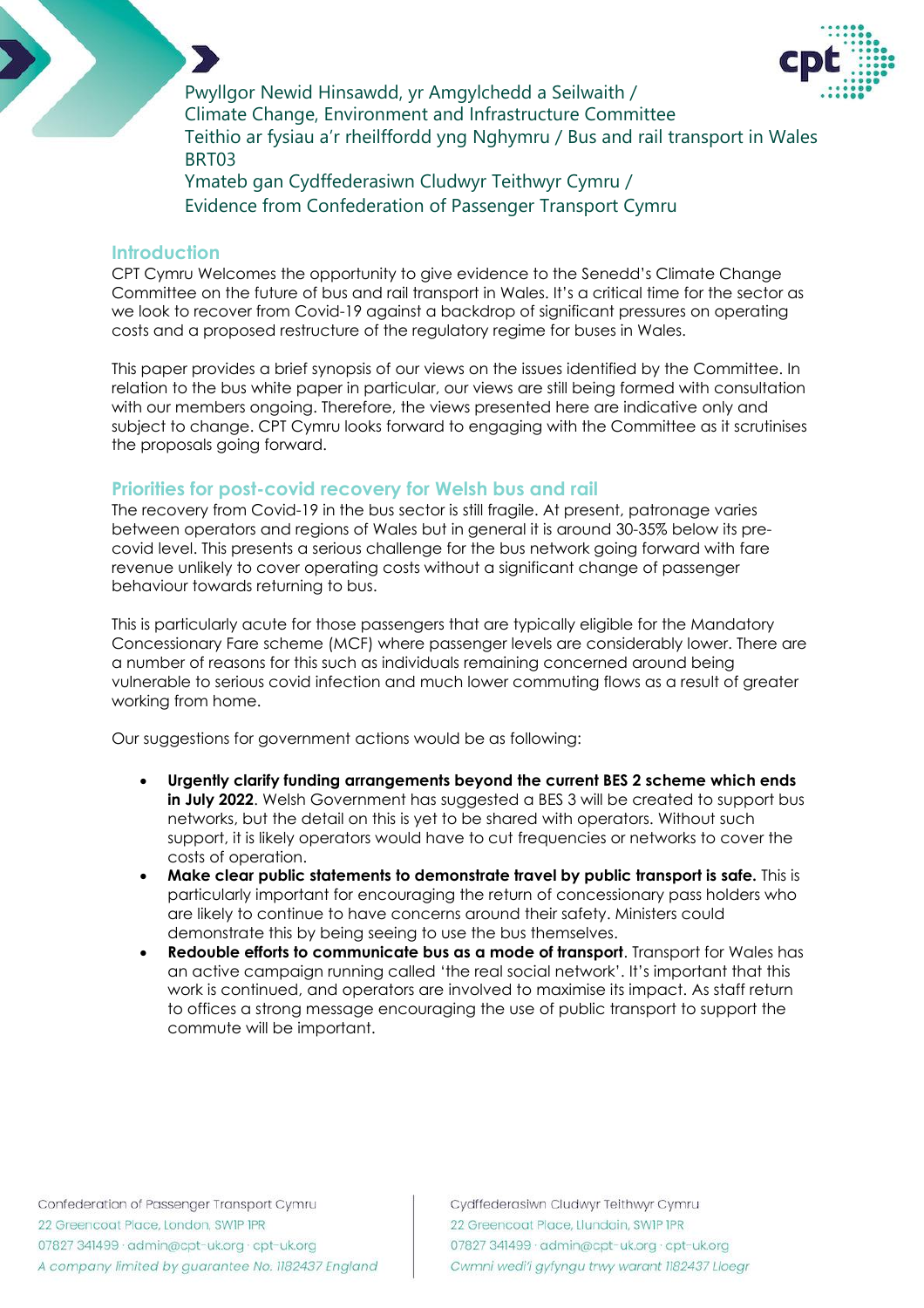

## **The action required to achieve Welsh Government targets for modal shift and behaviour change**

Welsh Government has set ambitious modal shift targets that will be very difficult to achieve without concerted action. For bus in particular, there are two ways to make this happen; firstly, through measures to make the bus more attractive and second by reducing the attractiveness of cars.

Bus services do not exist in a vacuum. Many of the reasons passenger numbers have declined since the 1950s relate to issues outside of the direct control of the bus network. Indeed, research by KPMG in Scotland suggests this accounts for 75% of the decline in passenger numbers historically.<sup>1</sup>

For instance, rising car ownership has been perhaps the most substantial, along with significant increases in congestion which has made bus services more expensive to operate, slower to get to destinations and less reliable for passengers.



We call this the bus industry's 'vicious circle' and tackling it is going to be key to engendering modal shift and achieving Welsh Government's ambitious targets.

In order to reverse the circle and make it a positive one, Welsh Government needs to undertake the following actions:

- **Invest in meaningful bus priority measures and tackle congestion** bus priority measures such as bus lanes make a significant impact on journey times, reducing operating costs and improving journey speeds. Wales has little in the way of funds to support local authorities to undertake this activity – in comparison to the Scottish Government's £500m Bus Partnership Fund. This is despite CPT Cymru research highlighting that 61% of the Welsh public support introducing bus priority measures (higher than any other UK nation).
- **Discourage car use**  bus as a mode of transport is in direct competition with private vehicles. Reducing car reliance and car dependency has a significant impact on modal shift. There is a spectrum of measures Welsh Government can take in this respect, from increasing parking charges, reducing availability of parking spaces or introducing Workplace Parking Levies similar to the one in Nottingham. Another

<sup>&</sup>lt;sup>1</sup> Trends in Scottish Bus Patronage, KPMG, 2017

Confederation of Passenger Transport Cymru 22 Greencoat Place, London, SWIP IPR 07827 341499 · admin@cpt-uk.org · cpt-uk.org A company limited by guarantee No. 1182437 England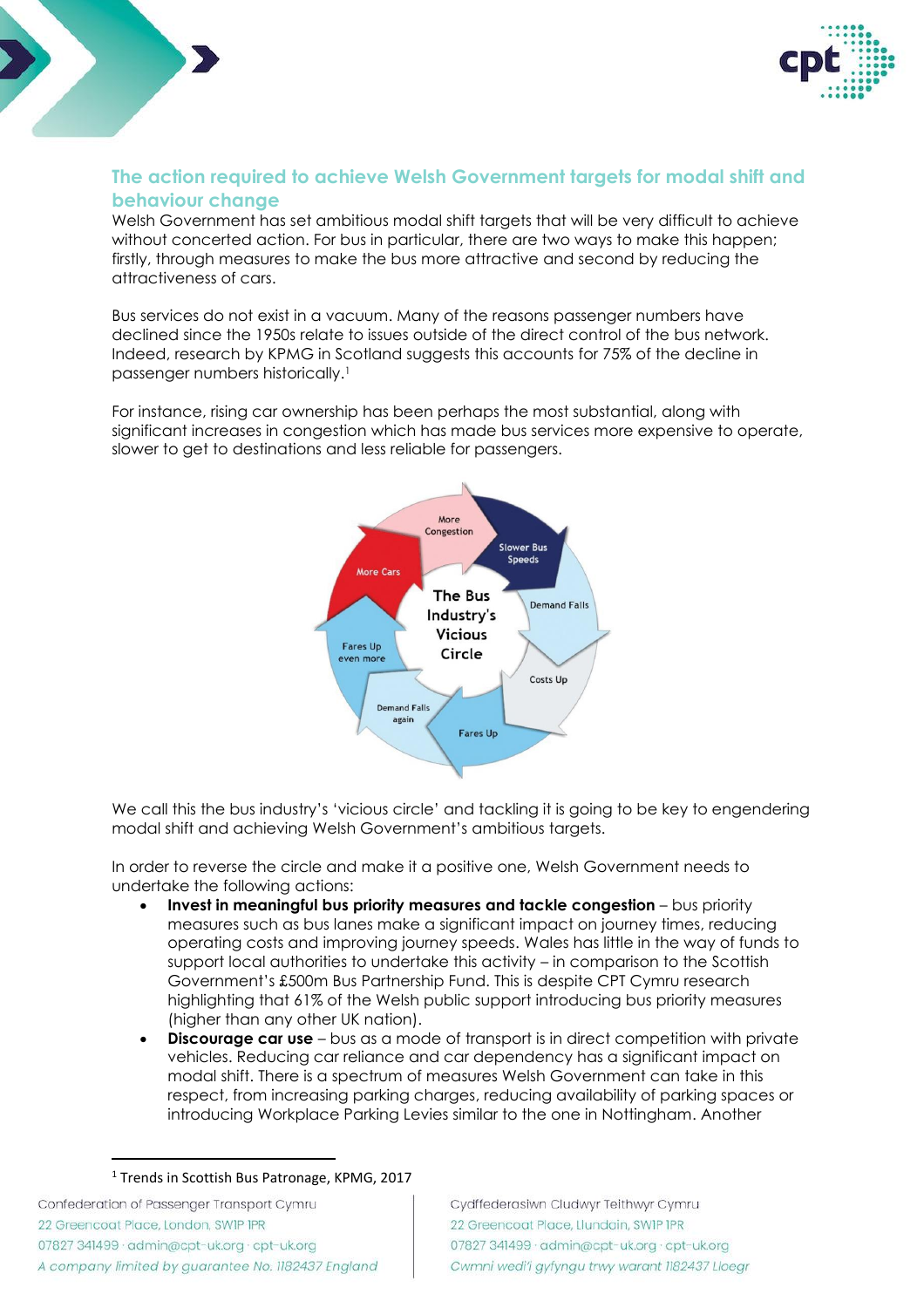



consideration could be road user and congestion charging, which has significant potential to drive change.

• **Support the sector to transition to zero-emission buses (ZEBs) –** Welsh Government has no support available to operators in Wales to help the transition towards electric vehicles, despite similar schemes being available in Scotland and England for several years. Apart from Cardiff Bus and Newport Transport who secured funding from a previous DfT scheme for ZEBs, little progress has been made in Wales despite targets for half the fleet to be replaced by 2028.

#### **Views on proposals for bus and rail reform**

The Welsh Government's white paper *One Network, One Timetable, One Ticket* is currently out to consultation with a deadline for the 24th June. CPT Cymru will be engaging with our membership during the consultation period to formulate our views. We are therefore not in a position yet to provide an overarching response for the Committee's benefit. However, the following considerations should be examined further by the Committee:

#### **1) What is the timetable for the reform?**

The white paper doesn't currently specify a timeline for the implementation of the new regime. This is a critical issue because operators typically need to make investment decisions over a long time horizon – for instance buses usually have a life of between 12-15 years. Without certainty over future arrangements, operators will find it difficult to invest and we therefore could see an investment gap and services that deteriorate. This is particularly important if we are to meet Welsh Government's target of half the bus fleet electrified by 2028. Welsh Government should publish a clear timeline, with measures to help maintain investment in the intervening period.

### **2) How much will the proposals cost?**

Franchising regimes can be expensive to operate compared to the current commercial model. This is because new functions have to be created to deliver services, such as the capacity to plan networks, run tender exercises and monitor and audit performance of operators. At present, this expertise sits with operators and the public sector relies on consultants to undertake short-term projects. For operators too, costs can rise because of the cost of tender process and the need to pursue different models of fleet ownership such as vehicle leasing.

The white paper is silent on these matters; however, our own research suggests a franchise regime will cost £61m per year more and that doesn't factor in Welsh Government's ambitions for a zero-emission fleet by 2035. Welsh Government's regulatory impact assessment isn't clear on this matter but does include an additional £125m in costs for local authorities. Without certainty on annual or multi-annual funding settlements and clarity on how they will be funded, the franchising regime may have to cut services or raise fares to cover its costs.

### **3) Who will be responsible for designing the bus network?**

The white paper proposes reviewing the governance of buses for Wales by creating a 'guiding mind' made up of various partners such as local authorities, operators and staff representatives. It also gives a direct role for Welsh Ministers, Transport for Wales, Corporate Joint Committees and local authorities in designing networks.

Confederation of Passenger Transport Cymru 22 Greencoat Place, London, SWIP IPR 07827 341499 · admin@cpt-uk.org · cpt-uk.org A company limited by guarantee No. 1182437 England Cydffederasiwn Cludwyr Teithwyr Cymru 22 Greencoat Place, Llundain, SWIP IPR 07827 341499 · admin@cpt-uk.org · cpt-uk.org Cwmni wedi'i gyfyngu trwy warant 1182437 Lloegr